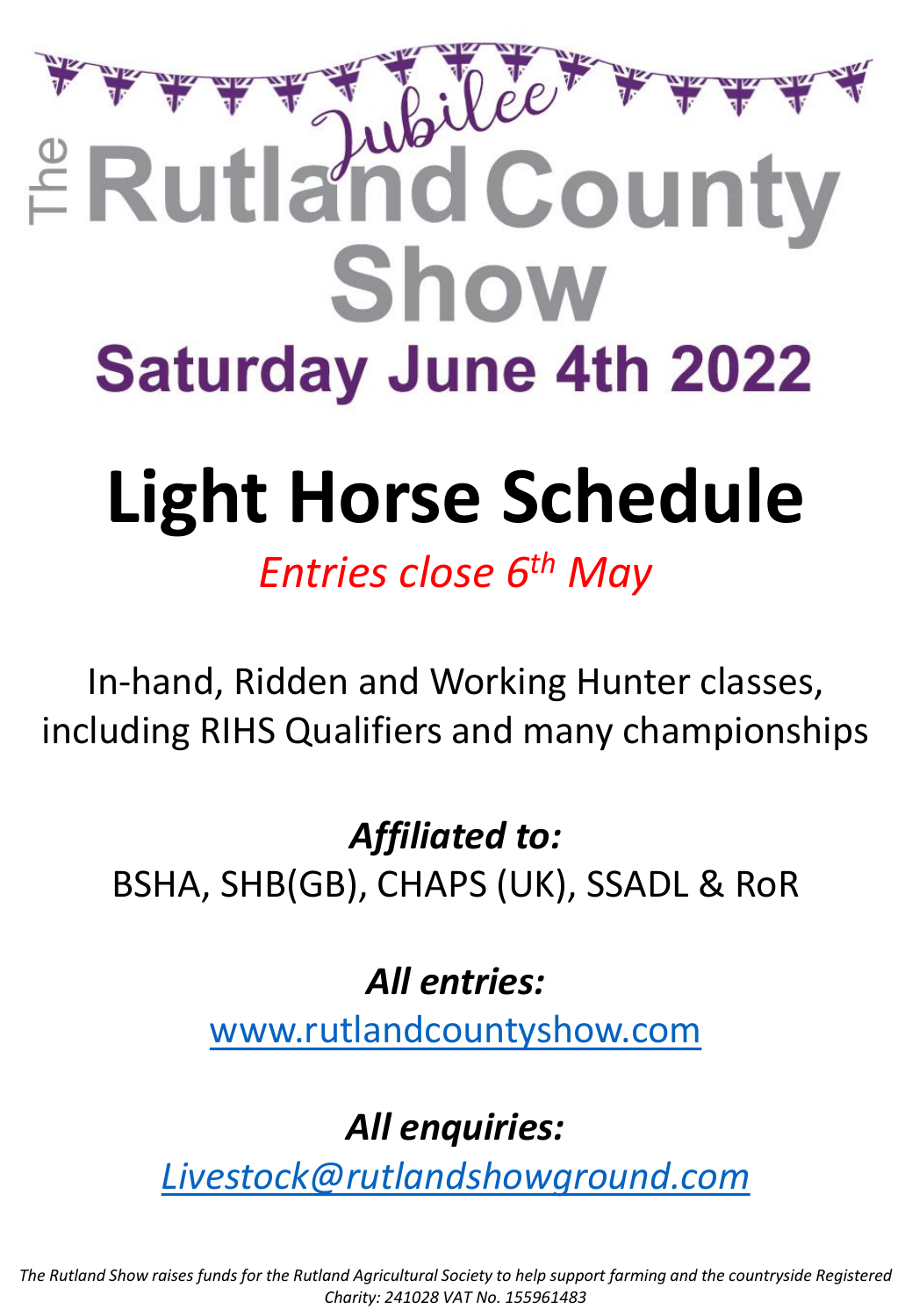### **Prize money**

Prize money will be paid by voucher to be exchanged for cash on the show ground.

## **Non-qualifying classes**

1st Prize £15 2nd Prize £10 and 3rd Prize £5

(Prize money will only be awarded when 5 or more entries are made in each class)

#### Horse RIHS qualifying

1st prize £25 2nd Prize £15 and 3rd Prize £10

#### **Entry Fees**

Closing date for entries is 6th May 2022 Entries after the 6th May will be charged at double entry fee, no entries will be taken on the day. RIHS qualifiers £29 Non-Qualifiers £15 London International qualifiers - £40

## **NO Refunds on entries this will be strictly adhered to.**

### **Access to show ground**

Saturday 4<sup>th</sup> June gates open at 6am. Please display gate passes clearly in your vehicles on approaching gate 3. Strictly no cars in the horse box field Please park all cars in the public car park at gate 1. Exhibitor Ticket Allocation Tickets will be allocated to exhibitors based two tickets for the first two entries to a maximum of 4 tickets for three or more entries.

All tickets and wrist bands will be checked on entry into the showing field. Tickets bought before 3<sup>rd</sup> June can be purchased at £10 per Adult after that date and on show day will be £12.50 per adult.

#### **Timetables**

Each Ring timetable will run in order given. The number of entries per class will be posted on the website a few days before the show.

## **Number allocation**

Numbers will be sent out in the post with entrance ticket; one number per pony/horse for the entirety of the day.

#### **Equine Flu Regulations**

Horses must have been vaccinated to comply with the requirements of the primary course (1st vaccination and then 2nd vaccination between  $21 - 92$  days later), followed by the first booster (150 – 215 days) and all subsequent boosters. Horses may compete having received the primary course and prior to the first booster but not within 7 days of receiving a vaccine dose. Horses must have been vaccinated within 12 months before the show but not less than 7 days of arriving at the show. Foals - In-foal mares that have already had vaccinations of primary Equine Influenza course should be vaccinated 4-6 weeks before the foal is due to be born. Foals should be vaccinated for Equine Influenza at 6 months to commence their primary course. We urge all owners to adhere to strict biosecurity protocols at all times. Vaccinations are subject to local risk assessments by the attending veterinarians.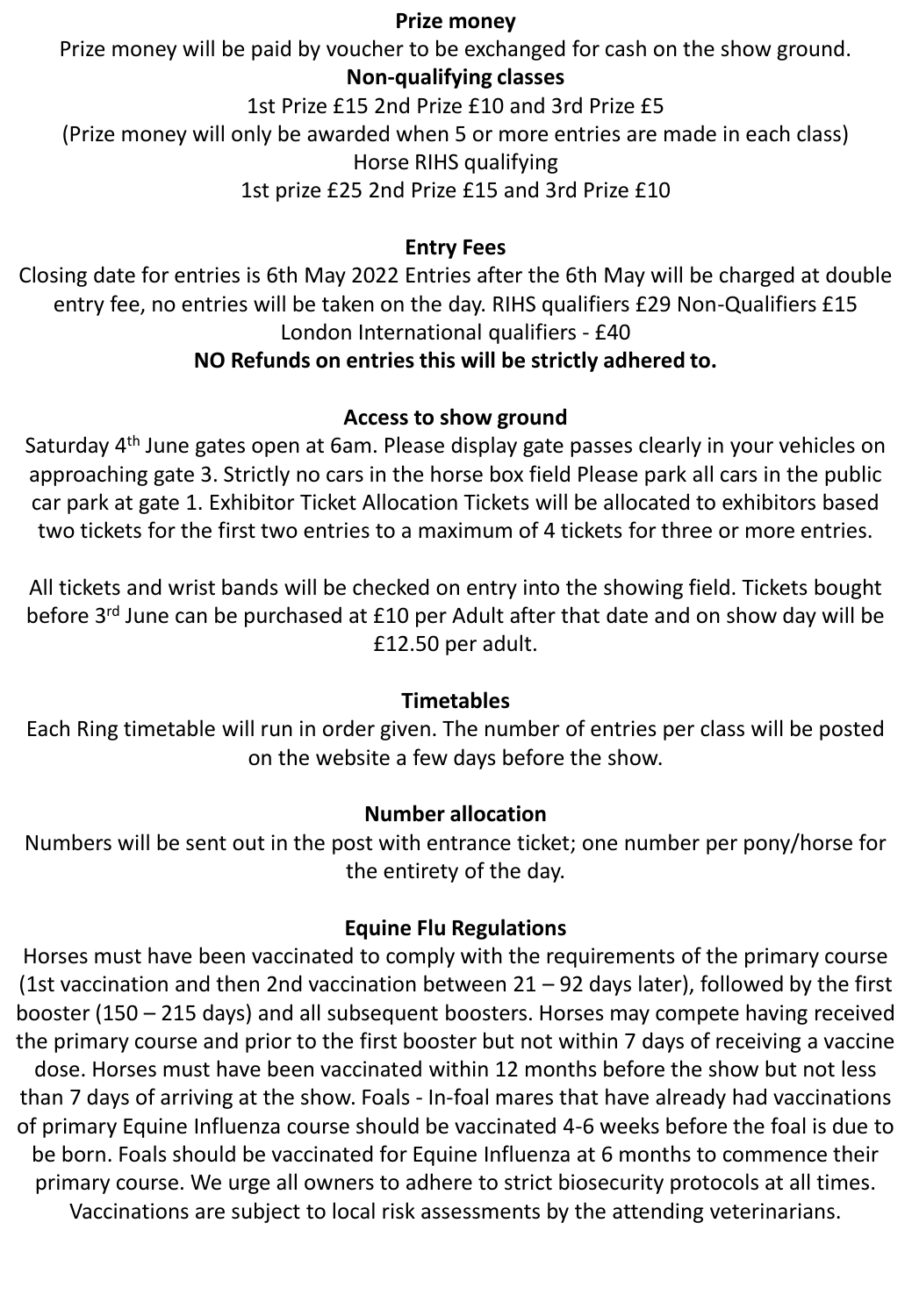## **Light Horse Timetable – Saturday 4th June 2022**

**Judge Mrs L Savill & Miss B Lovell-Williams** Class 1 – In-Hand SSADL Q 15-18yrs Class 2 – In-Hand SSADL Q 19-23yrs Class 3 – In-Hand SSADL Q 24 + Class 4 – Ridden SSADL Q 15-18yrs Class 5 – Ridden SSADL Q 19-23yrs Class 6 – Ridden SSADL Q 24 + *SSADL Championship to take place in main arena* 

#### **Judge Mrs B Ashby-Jones**

Class 7 – In-Hand Youngstock 1, 2 & 3yr olds Class 8 – In-Hand Welsh A, B, C & D Class 9 – In-Hand Coloured (CHAPS) Class 10 – In-Hand M&M (Excl Welsh) Class 11 – In-Hand Sport Horse/Hunter Class 12 – In-Hand Open *In-Hand Championship* 

#### **Judge Mrs B Ashby-Jones**

Class 13 Novice Pony Class 14 Lead Rein M&M Class 15 Lead Rein Open – Excl M&M Class 16 Open First Ridden Class 17 Show/Hunter Pony Class 18 Intermediate Hunter/Riding Type *Ridden Pony Championship* 

## **Ring 1 Ring 2**

**Judges Mrs J Hubbard (R) & Mrs R King (C)**  Class 19a – Novice Hunter Class 19b – LWT Hunter (RIHS Quals) Class 20 – MWT Hunter (RIHS Qual) Class 21 – HWT Hunter (RIHS Qual)

#### **Judges Mrs R King (R) & Mrs J Hubbard (C)** Class 22 – Small Hunter (RIHS Qual) Class 23 – Ladies Hunter (RIHS Qual) *Hunter Championship*

**Judges Mrs R King (R) & Mrs J Hubbard (C)** Class 24 – Amateur LW Hunter (RIHS Qual) Class 25 – Amateur HW Hunter (RIHS Qual) *Amateur Hunter Championship*

#### **Judges Miss J Shaw (R) & Mrs A Varley (C)** Class 26 – Novice Hack Class 27 – Small Hack (RIHS Qual) Class 28 – Large Hack (RIHS Qual) *Hack Championship*

**Judges Miss J Shaw (R) & Mrs A Varley (C)** Class 29 – Novice Riding Horse Class 30 – Small Riding Horse (RIHS Qual) Class 31 – Large Riding Horse (RIHS Qual) *Riding Horse Championship* 

**Judges Miss J Shaw (R) & Mrs A Varley (C)** Class 32 – Novice Cob Class 33 – LWT Cob (RIHS Qual) Class 34 – HWT Cob (RIHS Qual Class 35 – Maxi Cob (RIHS Qual) *Cob Championship* 

## **Ring 3**

#### **Judge Mr R Atkins**

WHP classes will be placed separately (Plaited & Un-Plaited) Class 36 – Mini Working Hunter Pony – Maximum Height 55cm Class 37 – Novice Working Hunter Pony - Maximum Height 75cm Class 38 – Intermediate Working Hunter Pony - Maximum Height 85cm Class 39 – Open Working Hunter Pony - Maximum Height 95cm *Working Hunter Pony Championship* 

#### **Judges Mr R Mills (R) & Mr S Campbell (C)**

Class 40 - In Hand RoR Class 41 – Amateur RoR Class 42 – Open RoR *RoR Championship* 

#### **Judges Mr R Mills (R) & Mr S Campbell (C)**

Class 43 – Novice Working Hunter Horse - Maximum Height 85cm Class 44 – Intermediate Working Hunter Horse - Maximum Height 95cm Class 45 – RoR Challenge Class 46 – Open Working Hunter Horse - Maximum Height 105cm Class 47 – Working Hunter Horse (RIHS Qual) - Maximum Height 114cm *Working Hunter Horse Championship*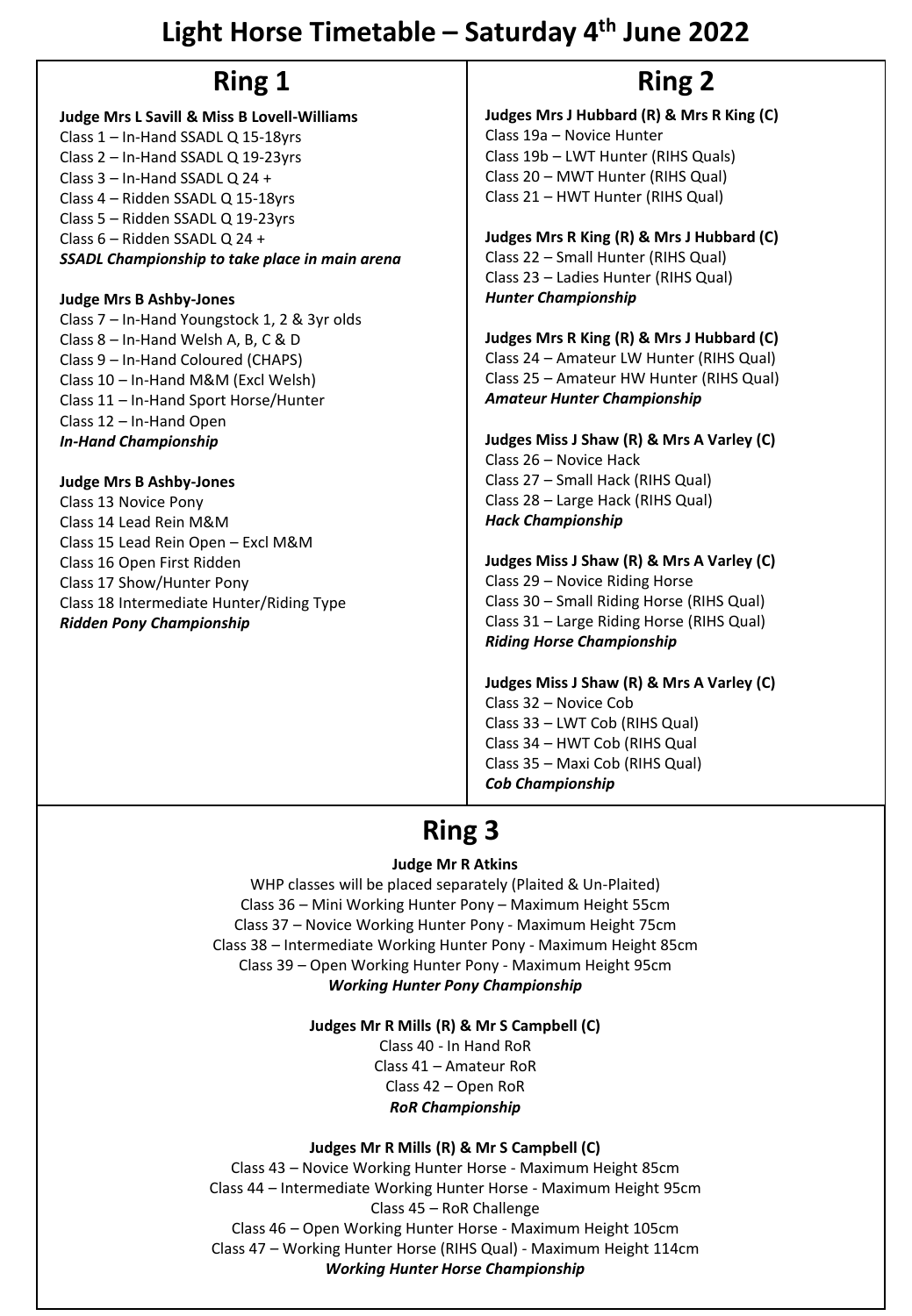# **RING 1**

# Classes will commence at 8.00AM

#### **SSADL London International Horse Show Qualifiers**

#### **Judges Mrs L Savill & Miss B Lovell-Williams**

- Class 1 In-Hand SSADL Q 15-18yrs
- Class 2 In-Hand SSADL Q 19-23yrs
- Class 3 In-Hand SSADL Q 24 +
- Class 4 Ridden SSADL Q 15-18yrs
- Class 5 Ridden SSADL Q 19-23yrs
- Class 6 Ridden SSADL Q 24 +

### *SSADL Championship to take place in main arena 1 st and 2nd prize winners from classes 1-6*

#### **In-Hand Classes**

#### **Judge Mrs B Ashby Jones**

**Class 7 – In-Hand Youngstock 1, 2 & 3yr olds** - colt, filly or gelding. Any type or breed

**Class 8 – In-Hand Welsh A, B, C & D** - open to registered Welsh Sections A, B, C or D ponies to be shown in their natural state.

**Class 9 – In-Hand Coloured (CHAPS UK Q)** - stallion, mare or gelding any height

**Class 10 – In-Hand M&M (Excl Welsh)** - Open to all M&M large breeds excluding welsh

**Class 11 – In-Hand Sport Horse/Hunter** - stallion, mare or gelding exc 148cm

**Class 12 – In-Hand Open** - open to all exhibits. Any height, type or age

*In-Hand Championship Open to 1st & 2nd Prize winners from classes 7-12*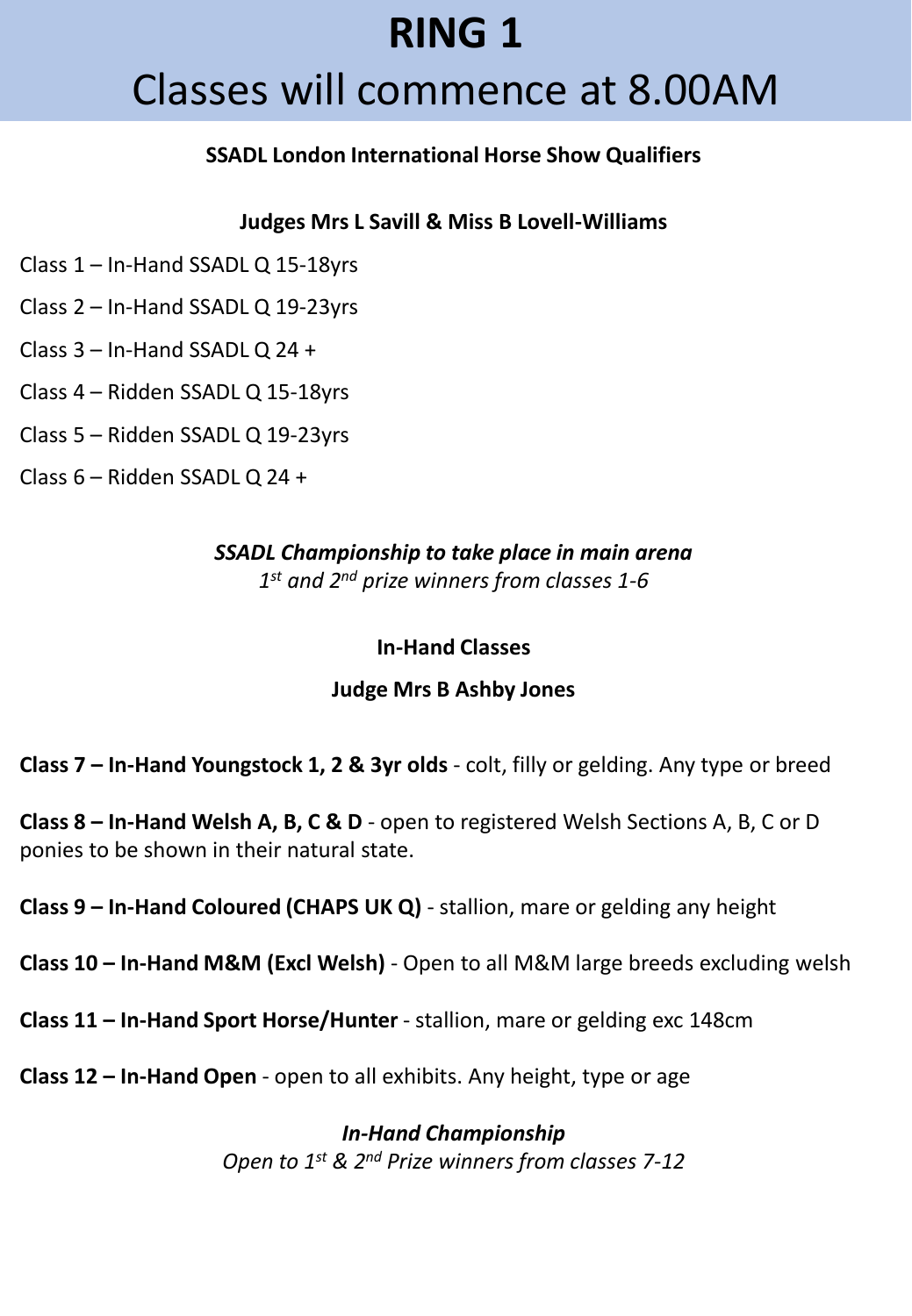## **RIDDEN PONY CLASSES**

The following classes are unaffiliated and require no membership to any society

## **Judge Mrs B Ashby Jones**

**Class 13 Novice Pony** - Open to any breed/type 4yrs and over, not to have won a 1st place award at an affiliated show before the 1st of January 2018. Maximum height of this class to be 148cms

**Class 14 Lead Rein M&M** - Open to any type exhibit Mare or Gelding not to exc 128cms and to be 4yrs old or over. All lead rein riders not to have attained their 9th birthday before the 1st of January 2022. To be led in a plain snaffle bridle only with the lead rein attached to the noseband only.

**Class 15 Lead Rein Open – Excl M&M** - Open to any type exhibit Mare or Gelding not to exc 128cms and to be 4yrs old or over. All lead rein riders not to have attained their 9th birthday before the 1st of January 2022. To be led in a plain snaffle bridle only with the lead rein attached to the noseband only.

**Class 16 Open First Ridden** - Open to any type exhibit Mare or Gelding not to exc 128cms and to be 4yrs old or over. All first ridden riders not to have attained their 12th birthday before the 1st of January 2022. To be shown in any suitable bridle.

**Class 17 Show/Hunter Pony -** Mare or Gelding, 4 years old or over, not exceeding 153cms.

**Class 18 Intermediate Hunter/Riding Type** - Mare or Gelding, 4 years old or over, not exceeding 153cms.

## **RIDDEN PONY CHAMPIONSHIP**

Open to 1<sup>st</sup> and 2<sup>nd</sup> prize winners from classes 13-18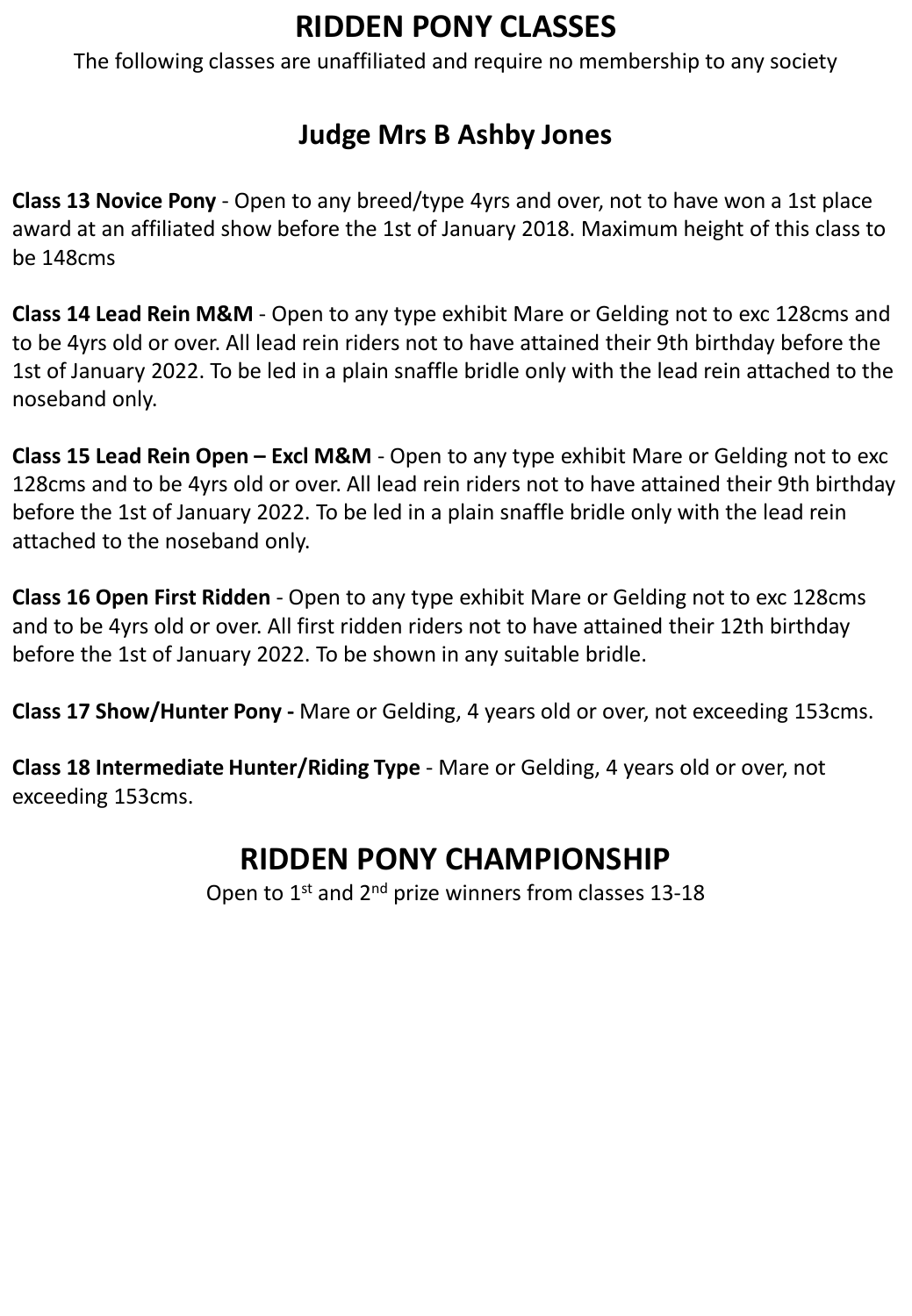# **RING 2**

# Classes will commence at 8.00AM

## **RIDDEN HUNTERS**

## **Judges Mrs J Hubbard (R) & Mrs R King (C)**

**Class 19a – Novice Hunter** - mare or gelding, 4 years old & over, exceeding 148cms, this class is unaffiliated and required no membership to any society.

**Class 19b – LWT Hunter (RIHS Qual)** - mare or gelding, 4 years old & over, capable of carrying up to 79.5kgs (12 stone 7lbs)

**Class 20 – MWT Hunter (RIHS Qual)** - mare or gelding, 4 years old & over, capable of carrying 79.5 kgs (12 stone 7lbs) and not exceeding 89kgs (14 stone).

**Class 21 – HWT Hunter (RIHS Qual)** - mare or gelding, 4 years old & over, capable of carrying over 89kgs (14 stone).

## **Judges Mrs R King (R) & Mrs J Hubbard (C)**

**Class 22 – Small Hunter (RIHS Qual)** - mare or gelding, 4 years old & over, exceeding 148cms but not exceeding 158cms.

**Class 23 – Ladies Hunter (RIHS Qual)** - mare or gelding, 4 years old & over, to be ridden by a lady, side-saddle.

## **HUNTER CHAMPIONSHIP**

*Open to 1st & 2nd prize winners from classes 19a - 23*

## **AMATEUR HUNTERS**

## **Judges Mrs R King (R) & Mrs J Hubbard (C)**

Class 24 – Amateur LW Hunter (RIHS Qual) - mare or gelding, 4 years old & over, exceeding 148cms

**Class 25 – Amateur HW Hunter (RIHS Qual)** - mare or gelding, 4 years old & over, exceeding 148cms

# **AMATEUR HUNTER CHAMPIONSHIP**

*Open to 1st & 2nd prize winners from classes 24 & 25*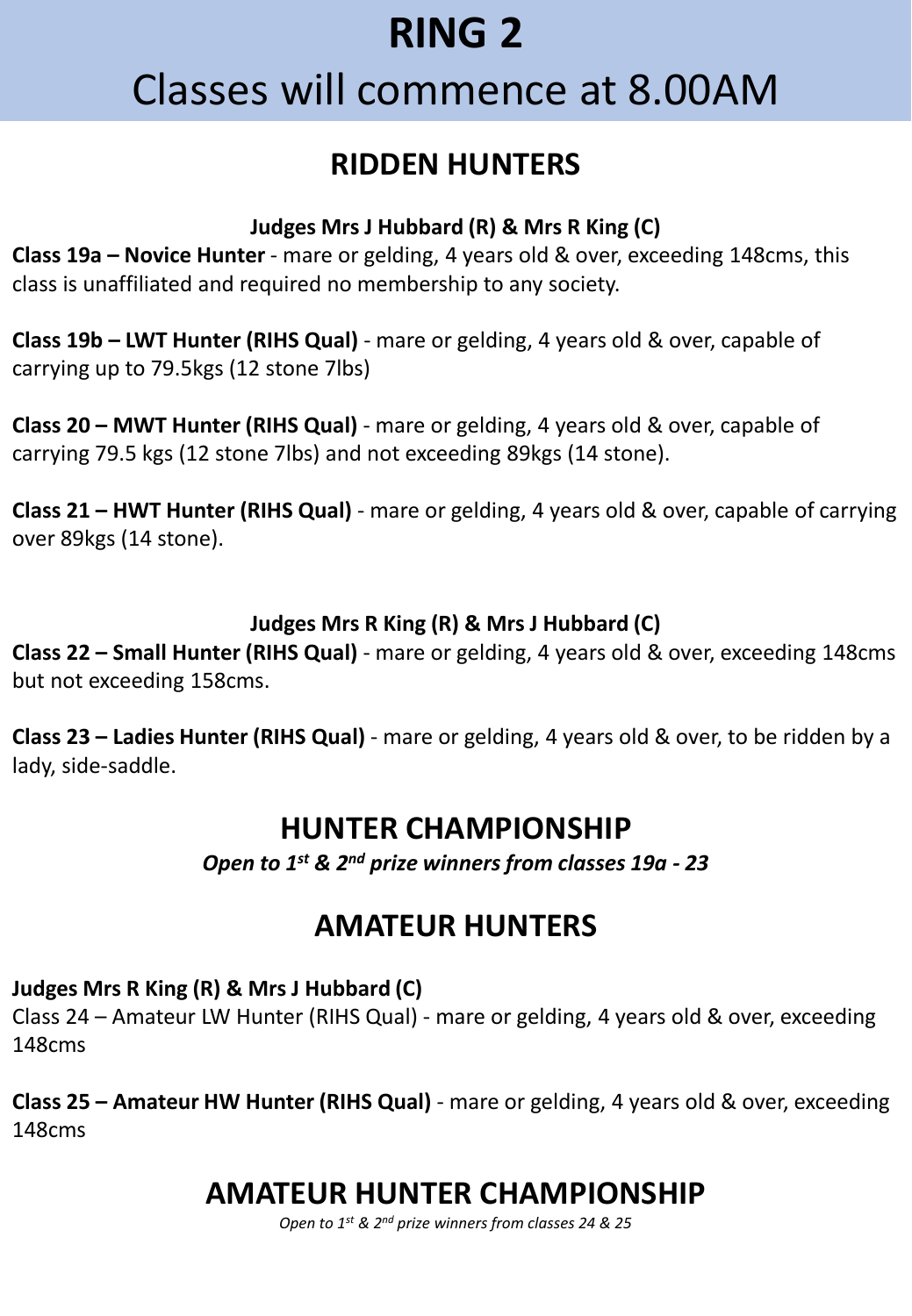## **RIDDEN HACK CLASSES**

## **Judges Miss J Shaw (R) & Mrs A Varley (C)**

**Class 26 – Novice Hack** - mare or gelding, 4 years old & over, exceeding 148cms but not exceeding 160cms.

**Class 27 – Small Hack (RIHS Qual)** - mare or gelding, 4 years old & over, exceeding 148cms but not exceeding 154cms.

**Class 28 – Large Hack (RIHS Qual)** - mare or gelding, 4 years old & over, exceeding 154cms but not exceeding 160cms.

## **HACK CHAMPIONSHIP**

Open to 1<sup>st</sup> & 2<sup>nd</sup> class prize winners from classes

### **Judges Miss J Shaw (R) & Mrs A Varley (C)**

**Class 29 – Novice Riding Horse** - mare or gelding, 4 years old & over, exceeding 158cms.

**Class 30 – Small Riding Horse (RIHS Qual) -** mare or gelding, 4 years old & over, exceeding 148cms but not exceeding 158cms.

**Class 31 – Large Riding Horse (RIHS Qual)** - mare or gelding, 4 years old & over, exceeding 158cms.

## **RIDING HORSE CHAMPIONSHIP**

Open to 1<sup>st</sup> and 2<sup>nd</sup> prize winners from classes 29-31

## **RIDDEN COB CLASSES**

#### **Judges Miss J Shaw (R) & Mrs A Varley (C)**

**Class 32 – Novice Cob** - mare or gelding, 4 yrs old & over, exceeding 148cms

**Class 33 – LWT Cob (RIHS Qual)** mare or gelding, 4 years old & over, exceeding 148cms but not exceeding 155cms, capable of carrying up to 14 stone.

**Class 34 – HWT Cob (RIHS Qual)** - mare or gelding, 4 years old & over, exceeding 148cms but not exceeding 155cms, capable of carrying more than 14 stone.

**Class 35 – Maxi Cob (RIHS Qual)** - mare or gelding, 4 years old & over, exceeding 148cms capable of carrying more than 14 stone.

## **RIDDEN COB CHAMPIONSHIP**

Open to 1<sup>st</sup> and 2<sup>nd</sup> prize winners from classes 32-35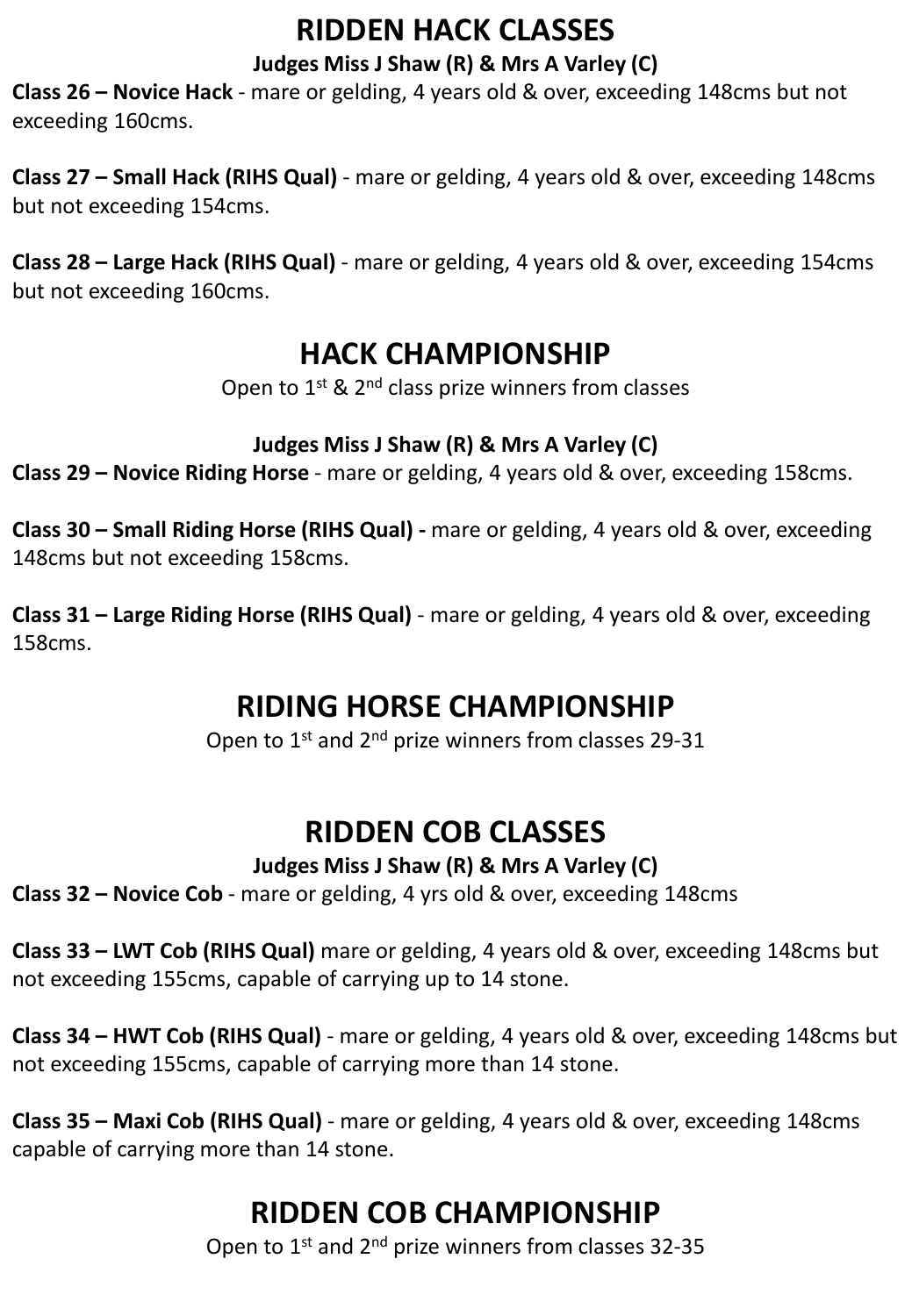# **RING 3**

# Classes will commence at 8.00AM

## **WORKING HUNTER PONY CLASSES**

## **Judge Mr R Atkins**

WHP classes will be placed separately (Plaited & Un-Plaited)

**Class 36 – Mini Working Hunter Pony** – Maximum Height 55cm - mare or gelding, 4 years old & over, not exc 128cms. Open to Lead Rein and First Ridden competitors. Riders not to have attained their 12th birthday before 1st Jan in the current year. Should entries warrant, each section will be judged separately.

**Class 37 – Novice Working Hunter Pony** - Maximum Height 75cm - Stallion mare or gelding, 4 years old & over, not exceeding 153cms.

**Class 38 – Intermediate Working Hunter Pony** - Maximum Height 85cm - Stallion mare or gelding, 4 years old & over, not exceeding 153cms.

**Class 39 – Open Working Hunter Pony** - Maximum Height 95cm - Stallion mare or gelding, 4 years old & over, not exceeding 153cms.

## **WORKING HUNTER PONY CHAMPIONSHIP**

Open to 1<sup>st</sup> & 2<sup>nd</sup> prize winners from classes 36-39

## **RoR CLASSES**

## **Judges Mr R Mills (R) & Mr S Campbell (C)**

**Class 40 - In Hand Ex-Racehorse** – un-affiliated class for former racehorses who have been in training and or raced

**Class 41 – Tattersalls RoR AMATEUR Ridden Show Series Qualifier 2022** - Open to all RoR and NR competition registered horses, 4yrs and over, mares and geldings, owned, produced and ridden by an Amateur. Riders must be 15 years or over on the 1st January 2022. Horses should be ridden in a snaffle, Pelham or simple double bridle with a plain cavasson noseband. Horses should be plaited. The Series is open to AMATEURS only – those employed in racing will be allowed to compete. Class will be judged under 'riding horse' format without 'type' being taken into consideration.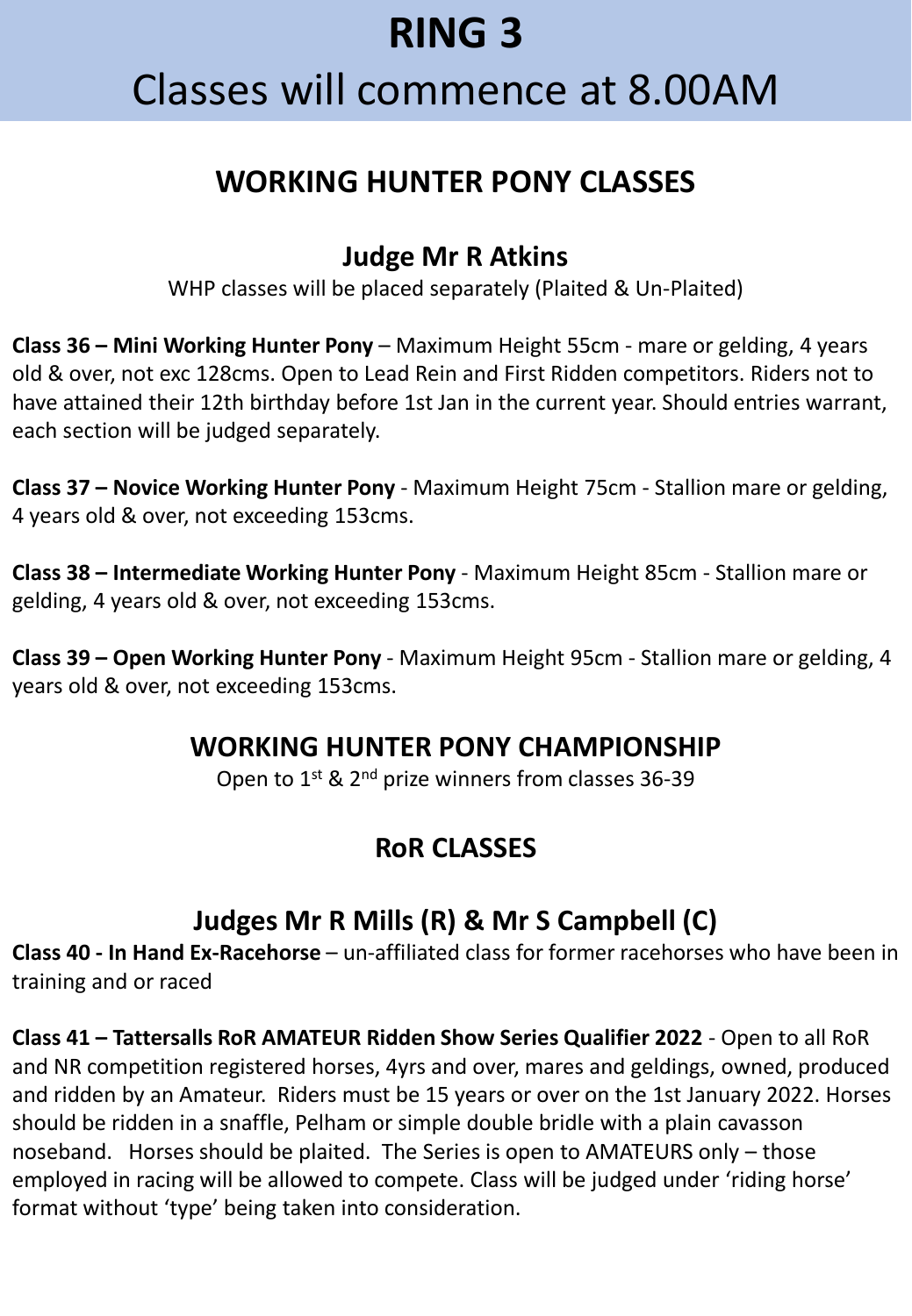**Class 42 – Tattersalls RoR OPEN Ridden Show Series Qualifier 2022** - Thoroughbred mare or gelding, 4 years old or over, any height. Riders must be 15 years or over on the 1<sup>st</sup> January 2022. Horses should be ridden in a snaffle, Pelham or simple double bridle with a plain cavasson noseband. Horses should be plaited. The first THREE go forward to the championship at Hickstead in June 2023. All entries MUST be registered with the RoR and include their competition registration number on entry form and have RACED in GB. All those entering horses and/or participating in the show agree to be bound by the Retraining of Racehorses Rules and Regulations from time to time in force'

# **RoR CHAMPIONSHIP**

Open to 1<sup>st</sup> & 2<sup>nd</sup> prize winners from classes 40-42

# **WORKING HUNTER HORSE CLASSES**

## **Judges Mr R Mills (R) & Mr S Campbell (C)**

**Class 43 – Novice Working Hunter Horse - Maximum Height 85cm** - Stallion, mare or gelding, 4 years old & over, exceeding 148cms. Grade A Show Jumpers and Advanced Eventers are not eligible to compete in this class. Horses competing in this class must not have won an open working hunter class previously at any show affiliated or un-affiliated. This is an unaffiliated class and requires no membership to any society.

**Class 44 – Intermediate Working Hunter Horse** - Maximum Height 95cm - Stallion, mare or gelding, 4 years old & over, exceeding 148cms. This is an unaffiliated class and requires no membership to any society.

**Class 45 – Tattersalls RoR Former Racehorse Challenge Show Series Qualifier 2022** - Mare or gelding 4yrs old or over and of any height. Riders must be 15 years or over on the 1st January 2022. Horses to be ridden in any suitable bridle and should be plaited. All entries must be registered with RoR and HAVE raced in GB. Racing injuries and blemishes ARE IGNORED in this series.

**Class 46 – Open Working Hunter Horse - Maximum Height 105cm** - Stallion, mare or gelding, 4 years old & over, exceeding 148cms. Grade A Show Jumpers and Advanced Eventers are not eligible to compete in this class.

**Class 47 – Working Hunter Horse (RIHS Qual) - Maximum Height 114cm** - stallion, mare or gelding, 4 years old & over, exceeding 148cms. (Competing stallions must have a red, white and blue ribbon displayed in their tail). Grade A Show Jumpers and Advanced Eventers are not eligible to compete in this class. There will be a minimum of 8 and a maximum of 12 fences. Maximum height 114cms (3'9") at the discretion of the Judge.

# **WORKING HUNTER HORSE CHAMPIONSHIP**

Open to 1<sup>st</sup> and 2<sup>nd</sup> prize winners from classes 43-47